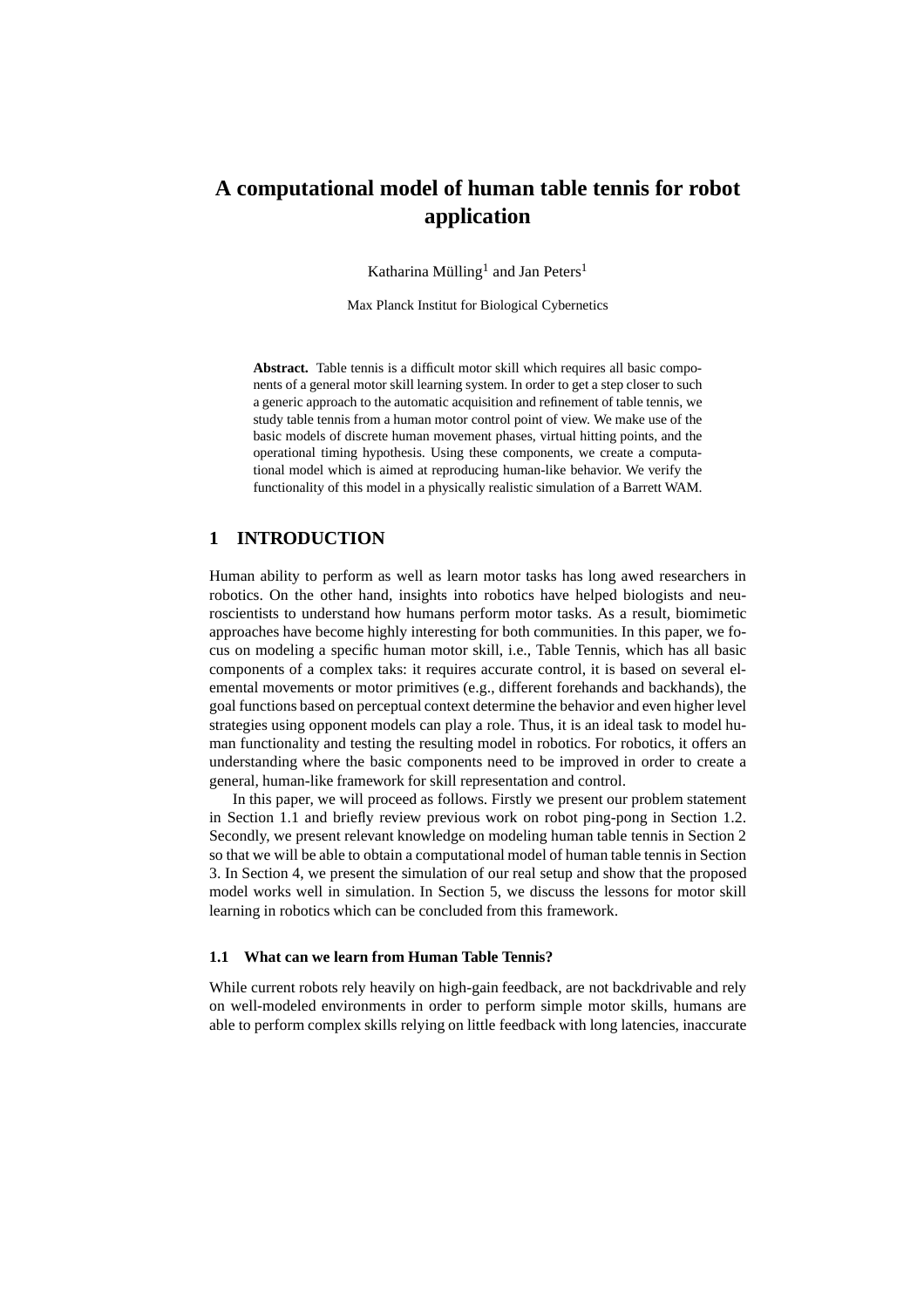sensory information, and are very compliant. It is clear that many of the properties which humans exhibit are essential for the safe operation of future robots in human inhabited environments. Understanding how humans perform a complex game such as table tennis can yield essential lessons for skill execution and learning in robotics. For such quick and forceful movements as required in table tennis, the human central nervous system has little time to process feedback about the environment and has to rely largely on feedforward components [18] such as accurate task models as well as predictions on the opponent and the environment (i.e., ball, net and table).

It is our goal to build a model of human table tennis which verifies that a concert of known hypotheses on the human motor control in striking sports will in fact yield a viable player and, thus, reconfirming these independent studies.

#### **1.2 A Review of Robot Table Tennis**

Table tennis has long fascinated roboticists as a particullarly difficult task. Work on robot Ping Pong started with robot table tennis competitions iniated by Billingsley in 1983 [3]. Several early systems were presented by Hartley [7], Hashimoto [8] and others. Early results were often discouraging as fast vision methods were a major bottleneck.

A major breakthrough was achieved in 1988 by Andersson [2] at AT&T Bell Laboratories who presented the first robot ping pong player capable to play against humans and machines. Andersson used the simplified robot table tennis rules suggested by Billingsley.<sup>1</sup> His achievement was made possible by designing a high-speed video system and by elongating a 6 DoF PUMA 260 arm with a stick. He implemented an expert system controller which chooses the strategy as a response to the incomming ping pong ball and employs an exception handling algorithm for special cases. In 1993, the last robot table tennis competitions took place and was won by Fassler et al. [6] of the Swiss Federal Insitute of Technology. Nevertheless, interest in robot table tennis did not wane and a series of groups has pursued the shortcomings exhibited by the competitions. Acosta et al. [1] constructed a low-cost robot showing that a two-paddle can already suffice for playing if the paddles only reflect the ball at the right angle. Miyazaki et al. [13,12] were able to show that a slow 4 DoF robot system consisting of two linear axes and a 2 DoF pan-tilt unit suffices for basic table tennis can fully suffice if the right predictive mappings are learned. They employ locally weighted regression (LWR) to predict the impact point and time given the speed and position of the ball as well as an inverse mapping to determine where the racket should be in order to move the ball to a pre-specified position.

In this paper we describe the construction of a robot ping pong player with seven degrees of freedom that is cabable of returning a ball on a human sized table served by a ping pong launcher. We concentrate on modeling the system after human table tennis with a strong focus on prediction while we make use of an anthropomorphic arm. The later requires task appropriate redundancy solution as full table tennis requires only 5 DoFs [2] but using all 7 can lead to significant speed advantages.

<sup>&</sup>lt;sup>1</sup> In contrast to human ping pong rules, the table is only 0.5 m in width and 2 m in length. The net has a high of 0.25 m. Wire frames were attached at each end of the table and the net where the ball has to pass this frame to be a valid shoot.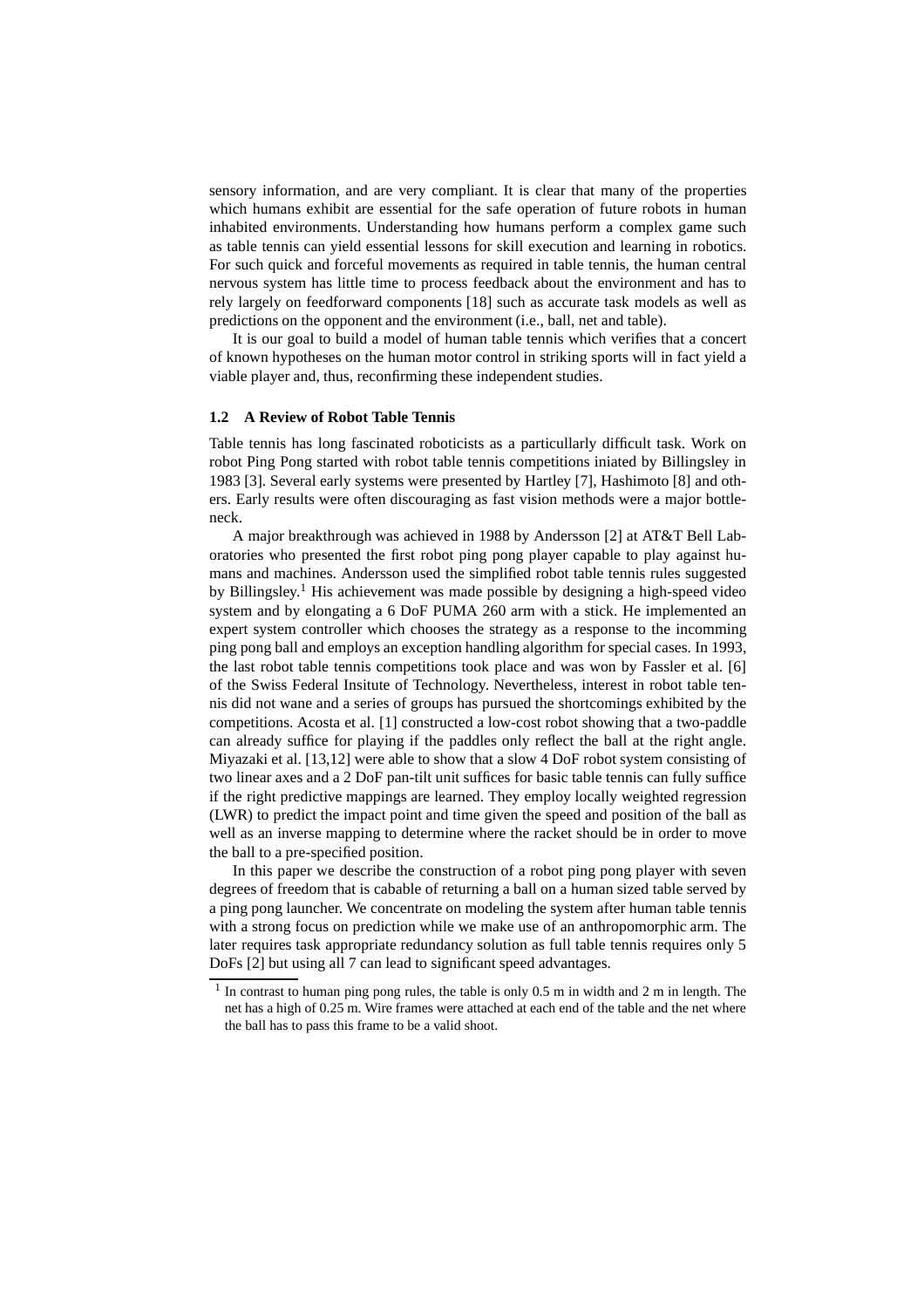## **2 Modelling Human Table Tennis**

In the following part of the paper, we are going to present background on modeling table tennis from a striking sports perspective. In particular, we will focus on movement phases, movement selection and parameterization as well as movement generation.

#### **2.1 Movement Phases**

Table Tennis exhibits a very regular, modular structure which was studied by Ramantsoa and Durey [14]. They analysed a top player and proposed a spatial adjustment with reference to certain ball events (bouncing, net crossing and stroke). According to Ramantsoa, the following four stages can be distinguished during playing of expert players and, to make them more understandable, we named them according to their function:

- **Awaiting Stage.** The ball is moving towards the opponent who hits it back towards the net. In order to prepare during this stage, the racket is moving downwards. At the end of this phase the racket will be in a plane parallel to the table surface.
- **Preparation Stage.** The ball is coming towards the player, has already passed the net and will hit the table during this stage. The racket is moving backwards in order to prepare to strike.
- **Hitting Stage.** The ball is moving towards the point where the player intercepts it. The racket is moving towards the ball until he hits it in a circular movement. For expert players the duration of this phase is constant and lasts exactly 80 ms.
- **Finishing Stage.** After having been hit, the ball is on the return path to the opponent while the racket is moving upwards to a stopping position.

Furthermore they suggested that a virtual hitting point that is the point where the racket intercepts the ball in space and time is chosen in the beginning of phase 4.

#### **2.2 Movement Primitive Selection and Parameterization**

As humans appear to rely on motor programs or motor primitives [15], it is likely that pre-structured movement commands are employed for each of these four stages. For this a motor primitive needs to be chosen based upon the environmental stimuli at the beginning of each stage.

Motor primitives determine the order and timing of the muscles contraction and, by doing so, define the shape of the action produced. Sensory information can modify motor primitives to generate rapid correctios in the case of changing environmental demands as found in table tennis by Bootsma and van Wiering [4]. The system is only altering the parameters of the movement such as movement duration, movement amplitude or the final goal position of the movement [15]. In Table Tennis, the expert players show very consistent stroke movements with very litle variation over trials [9,17] indicating that motor primitives could be used.The experiments of Tildesley and Whiting supported a consistent spatial and temporal movement pattern of expert players in table tennis. They concluded that a professional player just have to choose a movement primitv for which the execution time is known from their repertoire and to decide when to initiate the drive. This hypothesis is known as operational timing hypothesis [17].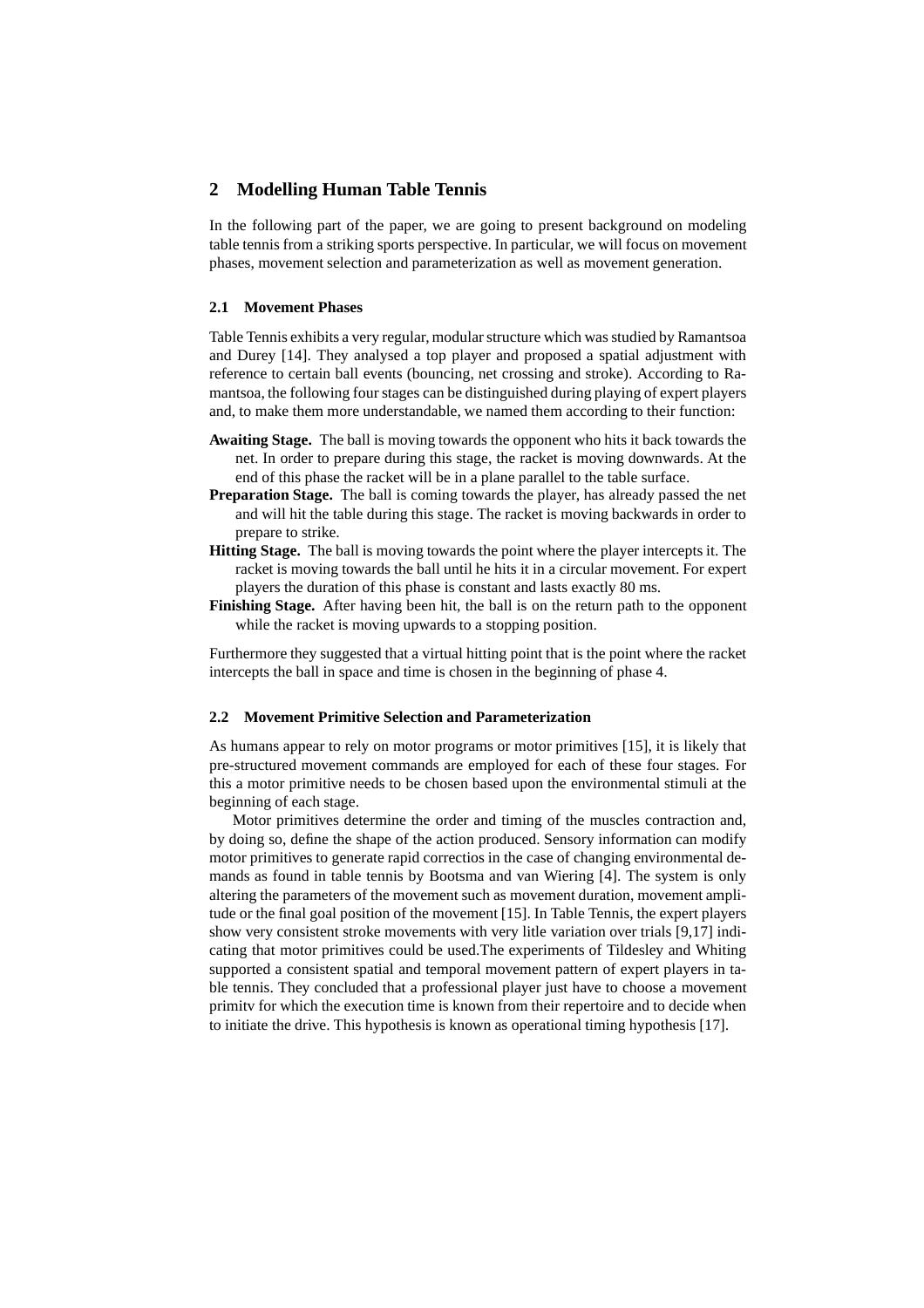The problem of what information is used to decide when to initiate the movement. Most likely we use the so called *time to contact* that is the time until an object reaches the observer to control the timing. Lee [11] suggested that we determine the time to contact by an optic variable *tau* that is specified as the inverse of the relative rate of dilation of retinal image of an object. Using the operational timing hypothesis we have just to initiate the choosen movement primity when tau reaches a critical value.

#### **2.3 Movement Generation**

Assuming that movement phases, selection and initiation are known, we need to discuss how the different strokes are generated. There are infinitely many ways to generate racket trajectories and, due to redundancies, there also exist many different ways to execute the same task-space trajectory in joint-space. In order to find generative principles underlying the movement generation, neuroscientists often turn to optimal control [16]. One approache is the use of cost functions which allow the computation of trajectory formation for arm movements. Most focus primarily on reaching and pointing movements where one can observe a bell-shape velocity curve and a clear relationship between movement duration and amplitude. However, this does not hold for striking sports. The cost function for the control of the human arm movement suggested by Cruse et al. [5] is based on the comfort of the posture. For each joint, the cost is induced by proximity to a rest joint position, i.e., a function has a minimum at the angles close to the rest posture and increases with the extreme angles. For movement generation, the sum of all comfort values minimized. We employ this cost function in Section 3.3.

## **3 Computational Realization of the Model**

In this section, we will discuss how the steps presented in Section 2 can be implemented using a physical models as replacements for the learned components of a human counterpart. For doing so, we proceed as follows: first, we discuss all required components in an overview. Subsequently, we discuss how the the details of the goal determination can be realized in Section 3.2 and how the movements need to be generated in order to be executable on a robot in Sections 3.3.

## **3.1 Overview**

We assume the movement phases of the model by Ramantsoa et al. [14] and use a finite state automaton to represent this model. In order to realize each of these four stages, the system has to detect the presence of the ball and sense its position  $p<sub>b</sub>$ . Due to noise in the vision processing, the system needs to filter this position.

Movement goal determination is the most complex part to realize. While desired final joint configurations suffice for the awaiting, preparation and finishing stages, the hitting stage requires a well-chosen movement goal. For doing so, the system has to first choose a point on the court of the opponent where the ball should be returned. Similarly, making use of Ramanantsoas [14] virtual hitting point hypothesis, the hitting point *p<sup>e</sup>* can be determined by the location where the ball hits the robots task space. Based on the choice of this point, the necessary batting position, orientation and velocity of the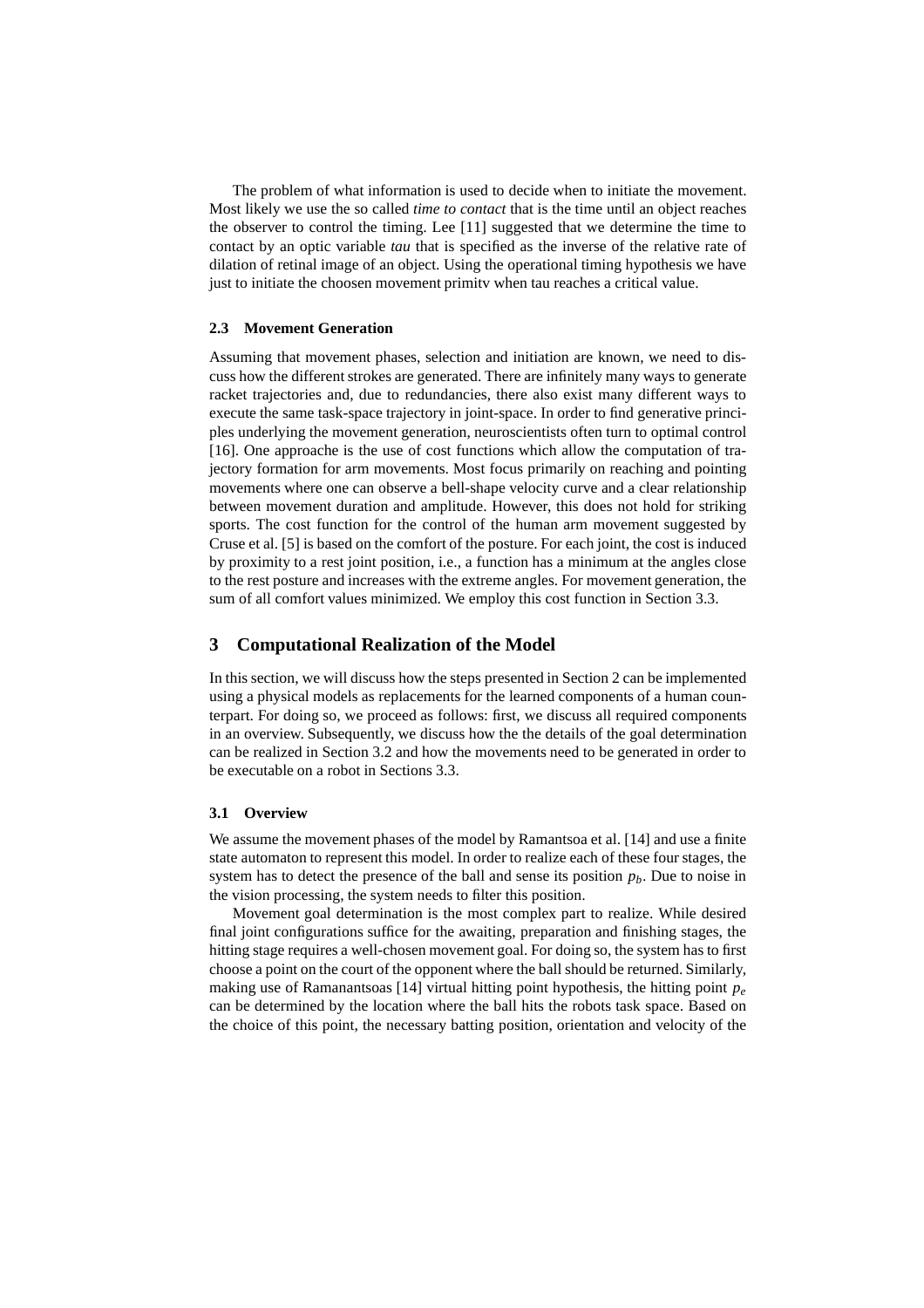racket are chosen as goal parameters for the hitting movement. More details of the computations involved are given in Section 3.2.

Movement initiation is triggered in accordance to the movement phases and using the movement goals, i.e., the time of the predicted ball intersecting the virtual hitting point  $p_e$  is less than a threshold  $t_e$  before hitting, the hitting movement is initiated. This step requires the system to predict when the ball is going to reach the virtual hitting plane in the workspace of the robot and the current time to hit can be determined by predicting the trajectory of the ball using a Kalman predictor [10]. Following [4] suggestion that some online adaptation of the movement can take place, we update the virtual hitting point if its estimate changes drastically, e.g., if the difference between the estimates exceeds a threshold *d*.

For the movement program determination we use a spline-based trajectory representation. More details of these computations are given in Section 3.3.

#### **3.2 Determining the Goal Parameters**

After determining the virtual hitting point, the system can freely choose the height *z*net at which the returning ball passes the net as well as the positions  $x_b$ ,  $y_b$  where the ball will bounce on the opponents courts. The choice of these three variables belongs to the higher level functions and is not covered in this model, we instead draw from a distribution of plausible values. As goal parameters, we have to first calculate the desired outgoing vector O of the ball which should result from the movement, and, directly from it, we can determine the rackets velocity and orientation.

*Desired outgoing vector.* Assuming little air resistance, one obtains the straightforward relationship  $\dot{x}_o = x_{net}/t_{net} = x_b/t_b$  between the speeds at the net at location  $x_{net}$  and at the bouncing point on the opponent court at time  $t<sub>b</sub>$ . From this, the linear relationship  $t_{\text{net}} = \alpha t_b$  with  $\alpha = x_{\text{net}}/x_b$  can be obtained. As the height of the ball after hitting is governed by the equation  $z = z_o + \dot{z}_o t - 0.5g \cdot t^2$ , inserting and solving for  $t_b$  will yield the time of impact

$$
t_b = \frac{\sqrt{h_n - 2(\alpha - 1)2gz_o}}{\alpha(\alpha - 1)}.
$$
 (1)

Given the time  $t_b$ , we can now calculate the components of the desired outgoing velocity vector of the ball by  $\dot{z}_o = 0.5gt_b^2 - z_o/t_b$ ,  $\dot{x}_o = x_b/t_b$  and  $\dot{y}_o = y_b/t_b$ .

*Racket goal orientation.* Now it is possible to calculate the orientation of the racket and the end-effector. The attitude of the racket is determined through the normal of the racket. If we assume only a speed change  $O-I$  in normal direction  $n_r$ , we obtain

$$
O - I = n_r (O_{||} - I_{||})
$$
 (2)

where  $O_{\parallel}$  and  $I_{\parallel}$  denote the component of O and I, respectively, which is parallel to the normal. Note, that  $||O - I|| = O_{||} - I_{||}$ . In order to compute the orientation of the end-effector, we need to proceed in three steps. First, we calculate a quaternion  $q_{\text{rd}} = (\cos(\theta/2), \sin(\theta/2))$  with  $\theta = \frac{n_e}{n_{rd}} / (\frac{|n_e| |n_{rd}|}{n_d})$  and  $u = \frac{n_e}{x} \frac{n_r}{||n_e \times n_r||}$  to transform the normal of the endeffector  $n_e$  to the racket  $n_r$ . Second, we multiply the conjungate of the quaternion of the rotation  $q_{\text{rot}} = (\cos(-\pi/4), u_2 \sin(-\pi/4))$  (where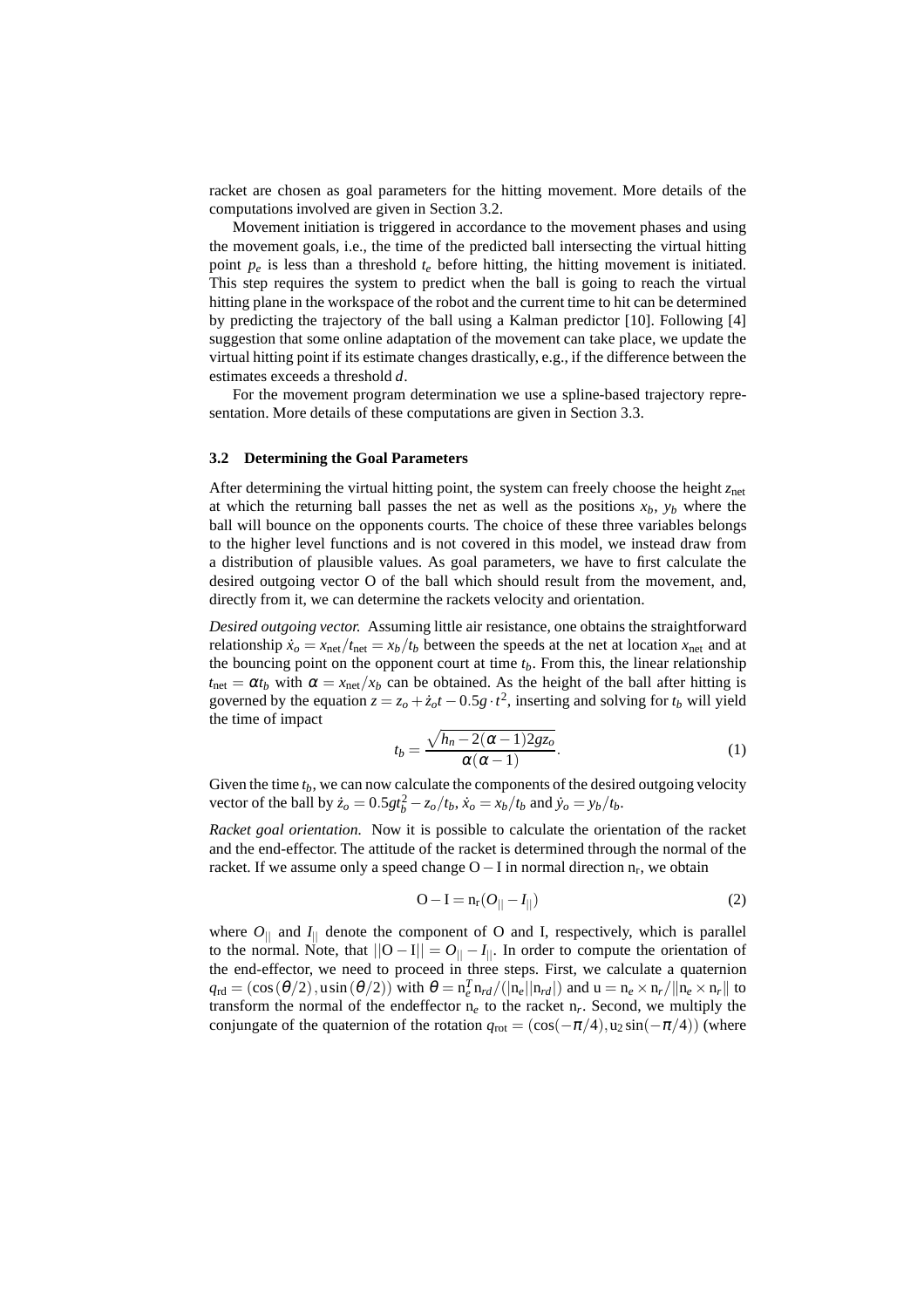$u_2$  denotes the unit vector) from endeffector to racket to get the quaternion  $q_{hd'}$ . The resulting quaternion of the hand  $q_{hd}$  is then determined through  $q_{hd} = q_{rot\_rd} \times q_{hd'}$ . As there exist infinitely many racket orientations which have the same racket normal, we need to determine the final orientation depending on a preferential end-effector position. For this purpose the orientation of the endeffector is rotated around the normal of te racket. The orientation whose corresponding joint values yield the minimum distance to the comfort position is used as a desired racket orientation.

*Required racket velocity.* In the next step, we calculate the velocity vector for the endeffector at the time of the ball interception. As  $-I_{\parallel}$ ,  $O_{\parallel} > 0$ , and  $-I_{\parallel} - O_{\parallel} \neq 0$  we can solve for  $O_{\parallel}$  and obtain

$$
O_{\parallel} = -\varepsilon_R I_{\parallel} + (1 + \varepsilon_R)v \tag{3}
$$

where  $\varepsilon_R$  denotes the coefficient of restitution of the racket and  $\nu$  the speed of the racket. Note, we assume that  $O_{\parallel}$ ,  $-I_{\parallel}$  and  $\nu$  all have the same direction. Equation (3) can be solved for *v* yielding the desired output velocity  $O = I + n_r[(1 + \varepsilon_R)v - (1 + \varepsilon_R)I_{||}]$ .

### **3.3 Trajectory generation**

For the execution of the movements, we need a representation which yields position  $q(t)$ , velocity  $\dot{q}(t)$  and accelerations  $\ddot{q}(t)$  of the joints of the manipulator at each point in time *t* so that it can be executed based on feedforward inverse dynamics models. Based on the four stage model of Durey et al. [14], we can determine for different spline phases consisting splines interpolating between fixed initial and final positions.

We are planning our trajectory in joint space as high velocity movements can be executed better than in the workspace.

To compute the arm trajectory, we have to specify an initial joint configuration  $q_i = q(0)$ , the initial joint velocity  $\dot{q}_i = \dot{q}(0)$ , the initial acceleration  $\ddot{q}_i = \ddot{q}(0)$ , the final position  $q_f = q(t_f)$ , the final velocity  $\dot{q}_f = \dot{q}(t_f)$ , the final acceleration  $\ddot{q}_f = \ddot{q}(t_f)$ and the duration of the movement  $t_f$ . We used fifth order polynomial  $q = \sum_{j=0}^{5} a_j t^j$  to represent the trajectory for all phases as it is the minimal sufficient representation, generates very smooth trajectories and can evaluated fast and easily. The trajectories of the hitting and finishing stages are calculated at the beginning of the hitting phase and are recalculated every time the the virtual hitting point has to be updated.

The joint space position of the virtual hitting point is determined using inverse kinematics. The inverse kinematics calculations for the redundant are performed numerically by minimizing the distance to the comfort posture in joint space while finding the racket position & orientation which coincides with the desired posture.

## **4 Evaluations**

In this section, we demonstrate that this model of human table tennis can be used effectively for robot table tennis in a ball gun setup. For this propose, we will first psresent the simulated setup of the robot table tennis task and discuss its physically realistic simulation using the SL framework (developed by Stefan Schaal at Univ. of Southern California) including a realistic simulation of a Barrett WAM. We show the resulting end-effector trajectories and discuss the accuracy of the system in striking a ball such that it hits a desired point.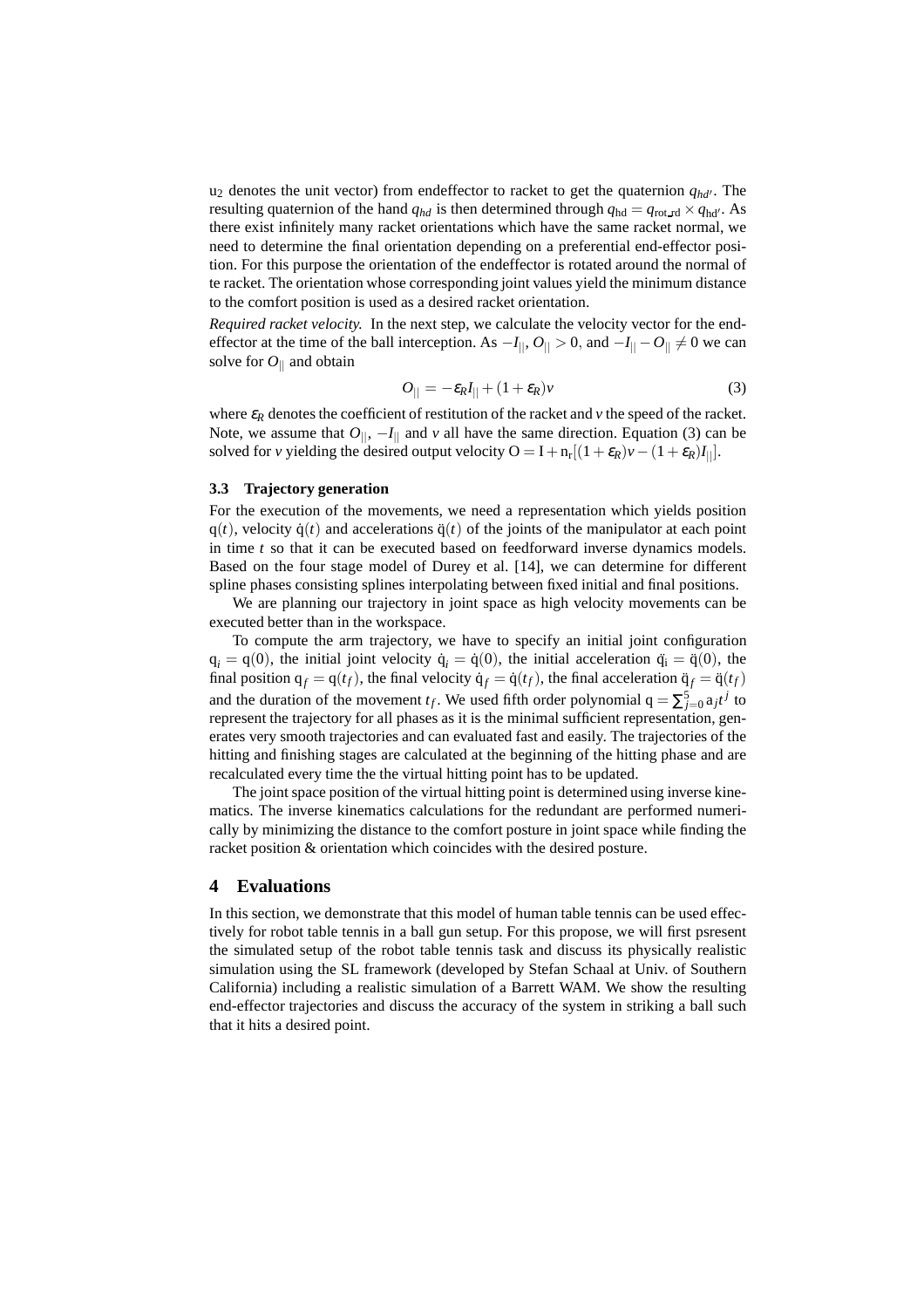

**Fig. 1.** This figure shows the Barrett WAM arm used for evaluation.

## **4.1 Simulated Setup**

In Figure 1 (a), the simulated environment of the table tennis task is illustrated together with the physical setup in Figure 1 (b). We employ a simulated Barrett WAM<sup>TM</sup> arm with seven degrees of freedom that is capable of high speed motion. A racket with 16 cm in diameter is attached to the endeffector. The robot arm interacts with a human sized table and a table tennis ball according to the international rules of table tennis. The ball is served randomly with a ping pong ball launcher to the forehand of the robot. That effects an area of 1.24 by 0.7 meters. For this purpose, we have defined a virtual plane which the ball has to pass. The virtual hitting point is determined as the intersection point of the ball and the virtual hitting plane. The ball is visually tracked by using vision system with a sampling rate of 60 frames per second.

## **4.2 Performance of the model**

The table tennis system is capable of returning an incoming volley to the opponents court which was served by a robot ping pong launcher at random times and to randomly chosen positions . It was successful in 73% of the balls emitted by the ball gun. This result could be futher increased by optimizing the trajectory generation in joint space. Figure 2 shows the trajectory of the endeffector of one stroke beginning and ending in the Awaiting Stage. For better comprehension, the individual stages of the robot are marked in color.

## **5 Conclusion**

Using the body of knowledge on human table tennis, we have formed a phenomenological model of human table tennis. This model is realized in a computational form using analytical counterparts. We show that the resulting computational model can be used as an explicit policy for returning incoming table tennis balls to a desired point of the opponents court in a physically realistic simulation with a redundant seven degree of freedom Barrett WAM arm. The biological model with its four stages of the table tennis stroke and the the goal parameterizing using virtual hitting points and pre-shaping of the orientation has proven successful in operation. In tests, the robot could return 73 % of the balls served by the ping pong ball launcher.